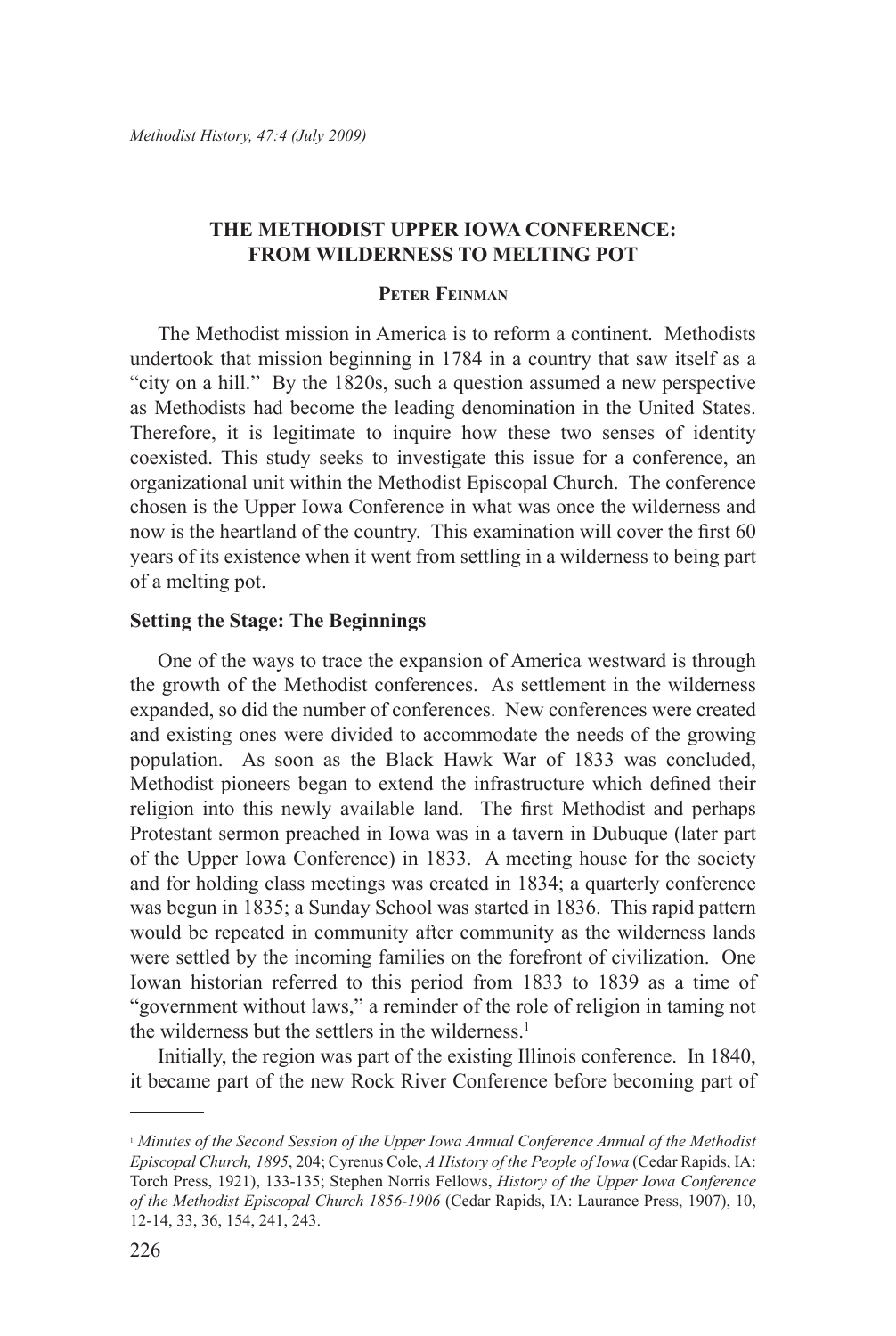the Iowa Conference in 1844. Finally in 1856, the Upper Iowa Conference was established with 70 members. That first conference in 1840 was held in conjunction with a camp meeting full of tents in accordance with the traditional Methodist experience. Preachers would arrive at these conferences on horseback, by carriage or covered wagons, or by swimming unbridged rivers and crossing roadless prairies in accordance with their motto "anyway to get there."2

### **Golden Age: The Time of Heroes**

These first years became a golden age for the Upper Iowa Conference. In his "Historical Sketch of Upper Iowa Methodism" at the annual conference in 1894, R. W. Keeler waxed poetic: "The prairie that had for centuries constituted the home of the buffalo and the deer and the hunting grounds of the red men that roamed over them, had become immense fields of corn and wheat, and the abode of civilization." This paean to the transformation which had occurred was repeated in 1906 when the Conference celebrated its 50th anniversary as it too, recalled the blank slate its members had settled, "For centuries these beautiful prairies had lain in virgin loveliness untouched by the hand of civilized man." One sees here the image of America as a garden awaiting humankind to be placed there by the Lord as had been done in the biblical account—as soon as the one impediment was removed—"Thousands of people were waiting impatiently for the removal of the red man from such a fair land." Once that obstacle had been cleared, the "valley resounded to the woodman's axe." Thus, by 1906, the Upper Iowa Conference could exclaim, "The vast unsettled prairies have become covered with immense fields of grain and are the abode of civilization." This echoed the 1894 "Historical Sketch" and from the 1895 Semi-Centennial sermon. As the Lord had "planted" Israel in the Promised Land and the Puritans in their City on a Hill with an errand in the wilderness, so God had placed the Methodists in the new American wilderness.<sup>3</sup>

Heroes in Upper Iowa had transformed the land from primitive wilderness to civilized wonder. Amidst the trials and tribulations of the pioneers recounted in the history one individual stood out above all others, the itinerant preacher, "a brave and heroic man." The Conference took great pride in their Methodist founding fathers being (younger) contemporaries of the founding fathers of American Methodism. Here one observed the practical genius of the vastly successful itinerant system. Every settler was contacted by an itinerant preacher. These early circuits extended hundreds of miles and were named after the natural topography as people settled in the

<sup>2</sup> Fellows, 24,38-39, 223; Aaron W. Haines, *The Makers of Iowa Methodism: A Twentieth-Century Memorial to the Pioneers* (Cincinnati: Jennings and Pye, 1900), 143-144; *Proceedings of the Second Iowa Methodist State Convention held at Des Moines, Iowa, May 31, June 1 and 2, 1881*, 64.

<sup>3</sup> R. W. Keeler, "Historical Sketch of Upper Iowa Methodism," *Minutes*, 1894, 205. The title of a chapter in a 1921 history of the people of Iowa expresses the same attitude: "The Prairies Primeval" (Cole 123). Fellows, 1, 9, 10, 52.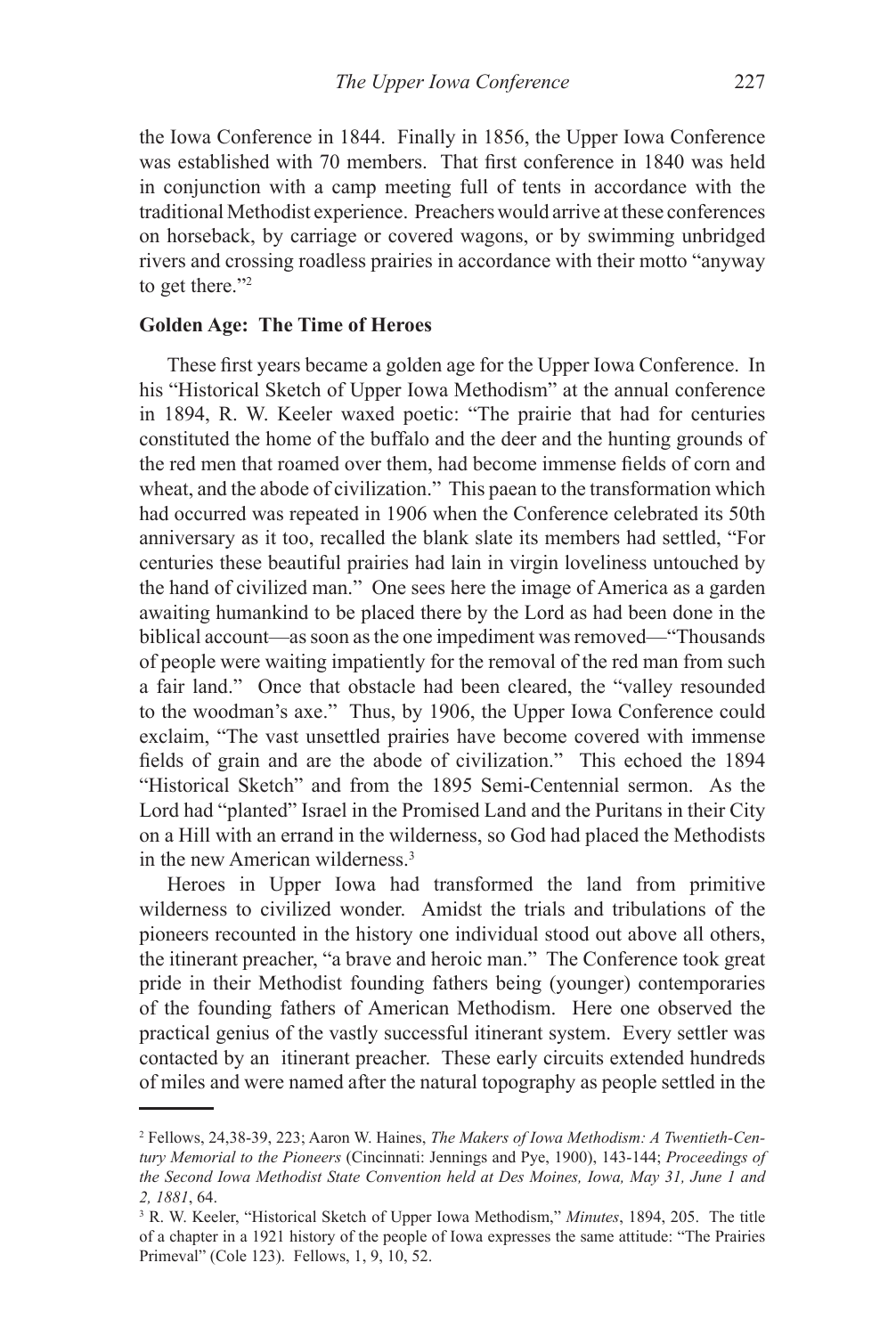groves, on the prairies, and by the creeks and rivers.4

Golden ages can be contrasted with a less hallowed present. Even in 1857, the Upper Iowans wondered if they were worthy of the challenge they faced: "Instead of shrinking from the context, we should buckle on our armour, and grasping the standard of truth and right, march boldly to the strife . . . . Will we prove worthy sons of noble sires? Will we be true to the trust committed to our hands?" This message was repeated in 1894 in the "Historical Sketch of Upper Iowa Methodism":

We must not take time to detail these experiences [of the pioneer preachers], further than to say that there were passages in them, most marvelous and full of inspiration. If they should be written in full, they would seem more like a well wrought romance than like veritable history,—more like the creations of the imagination, than the actual experiences of men!

In these remarks, one may glimpse the actions of the lay preacher, Sunday School teacher, and church builder in the small communities of the land.<sup>5</sup>

The 1906 Upper Iowa Conference quoted with pride the comment of President Roosevelt—which in turn echoed the sentiments expressed by President Harrison in 1841—"The pioneer preacher did more than all other forces combined to shape the character and create the standards of growing western civilization." These itinerants were not formally educated. Their expertise was in the "plain meaning of the Bible," in their ability to readily apply it to the needs of their backcountry wilderness audience. "His sermons gave the devil a rough and tumble fight, the shouts of victory from saved multitudes was the sign that the sermons were from heaven." The singing of "Amazing Grace" was more powerful than the prepared sermons read by the educated preachers of the learned religions. These circuit riders truly were regarded as heroes, a brotherhood of the selfless who competed for the most wild and desolate circuit oblivious to earthly honors.<sup>6</sup>

These words about life fifty years earlier take on added meaning when one realizes that preachers in the present were indirectly being chastised for not living up to the ideals of the heroes of the past even though the conditions of life in Iowa had dramatically changed. The words of the conference historian mocked the failure of the pastors of the present "who live[d] in nicely furnished parsonages" and a world of material comfort in contrast to "the fathers, [who] toiled and suffered and died to make possible the privileges and luxuries you now enjoy." Here again, one observes the heroic stature of the circuit riders of old and the contrast to the settled times of the present. Without being too subtle, Thomas Fleming in his tribute to the itinerants cried out:

What we need is a vision as was given to the old prophets and apostles. Abram had a vision . . . And Abram obeyed . . . . Moses had vision . . . . And he obeyed . . . . Isaiah

<sup>4</sup> Fellows, 37-38, 224-226, 227.

<sup>5</sup> Keeler, 1894, 205.

<sup>6</sup> Fellows, 44-45, 229, Thomas Fleming, "A Tribute to the Pioneer Preacher," in Fellows, 251, 254, 259-260.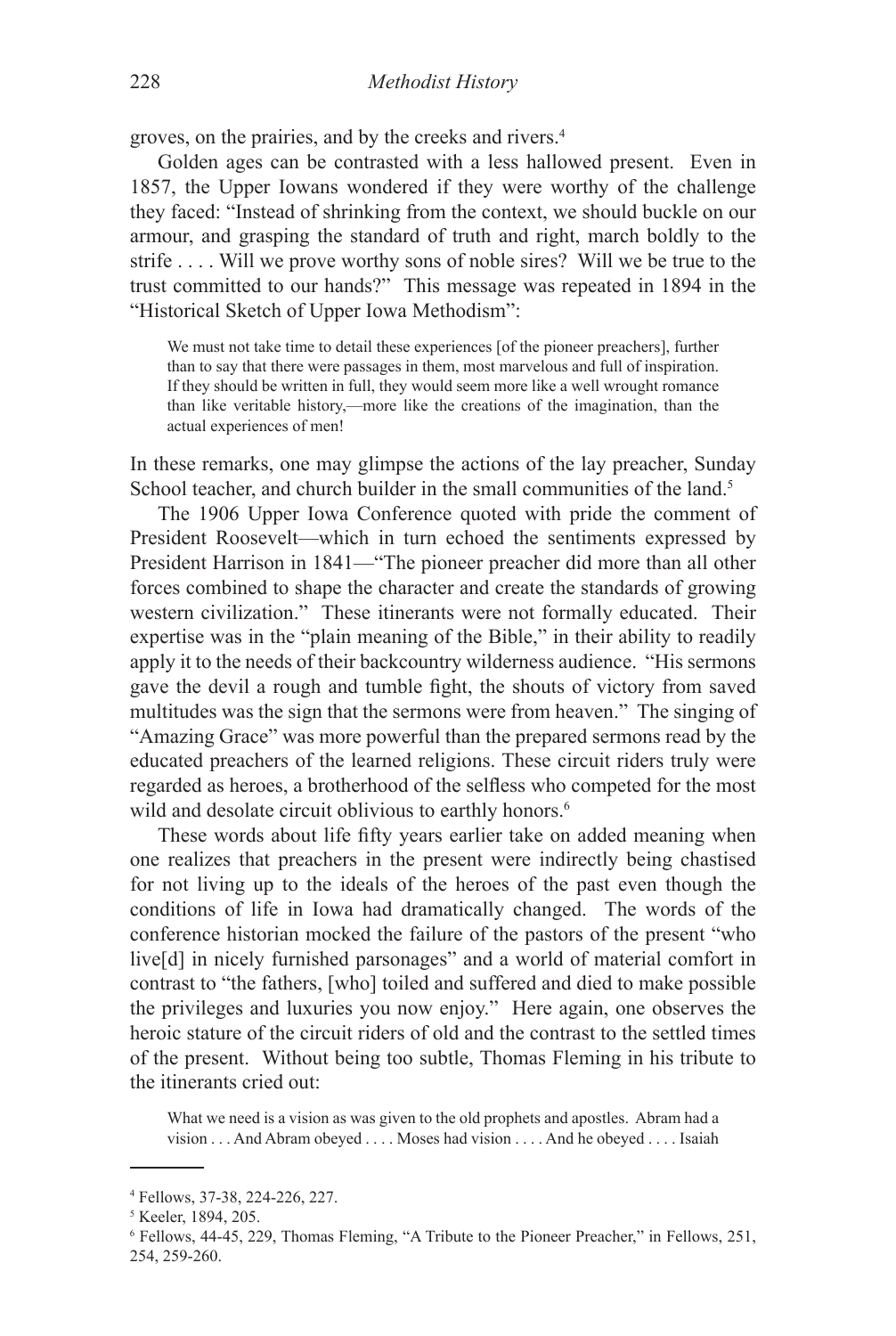had a vision . . . . And Isaiah cried, "Here am I, send me!". . . Peter, James, and John had a vision . . . . Saul of Tarsus had a vision . . . . Great God, give us to-day, a vision of spiritual and eternal realities!7

#### **Snakes in the Grass**

What was the mission of the Methodists to be in this settled and civilized world? How was one to become a hero? What vision was to be fulfilled? Fleming's cry reflected the changes which had occurred in the settled land. The threat of the old obstacles to settlement had ceased and new ones had emerged in the now civilized world. These challenges were cultural, social, and demographic and required a new response from Upper Iowa Conference Methodists if they were to be overcome and the Methodist way of life was to be maintained.

Demon rum was foremost among these threats. The Conference played a major role in the temperance movement not just within the state but in national Methodism as well. In its maiden conference Upper Iowa declared its support for temperance, a position it would hold for decades to come. A key figure in this resolution was Congressman Hiram Price whose "life has run parallel with the history of Iowa Methodism" from his arrival in 1844 to 1900 when this history was written and he still lived. At the first State Methodist Convention, held in 1871, he spoke on "The Responsibility of the Christian Citizen in Regard to the Liquor Business in Iowa":

The professing Christians of Iowa are in the majority. They make the laws and elect the officers whose duty it is to execute these laws . . . . If the laws of Iowa and the officers of the law do not accomplish what God and humanity require, it follows as a consequence that professing Christians are at fault . . . . By temperance, I mean total abstinence . . . . Let the professing Christians of all denominations lead the way in signing and keeping the pledge of total abstinence, and the world would soon rejoice in the overthrow of King Alcohol and his supporters.

His words were echoed at the Convention by Senator George C. Wright.<sup>8</sup>

Tobacco didn't fare well in the Upper Iowa Conference either. Unlike alcohol which Methodism since Wesley had condemned orally and officially, tobacco was a tolerated disgusting habit which was not prohibited. However, in 1867, the Conference did adopt a resolution which called on those addicted to the noxious weed "to refrain therefrom, through self-denial." By 1871, the Conference realized the rule was useless so "we affectionately request our brethren in bondage, to come out into the liberty of the Gospel, and show by their example that they can consistently preach the power of the Gospel to save from all *sin* and from all filthiness." This plea was followed in 1872 with a prohibition against the use of tobacco by ministers, elders, and deacons plus a backdated two-year prohibition against anyone seeking to become a minister, elder, or deacon.<sup>9</sup>

<sup>7</sup> Fellows, 51; Fleming, 244-245.

<sup>8</sup> Haines, 82-86.

<sup>9</sup> Quoted in Ruth A. Gallaher, *A Century of Methodism in Iowa, 1844-1944* (Mount Vernon, IA: Inter-Conference Commission on the Iowa Centennial of Methodism, 1944), 35.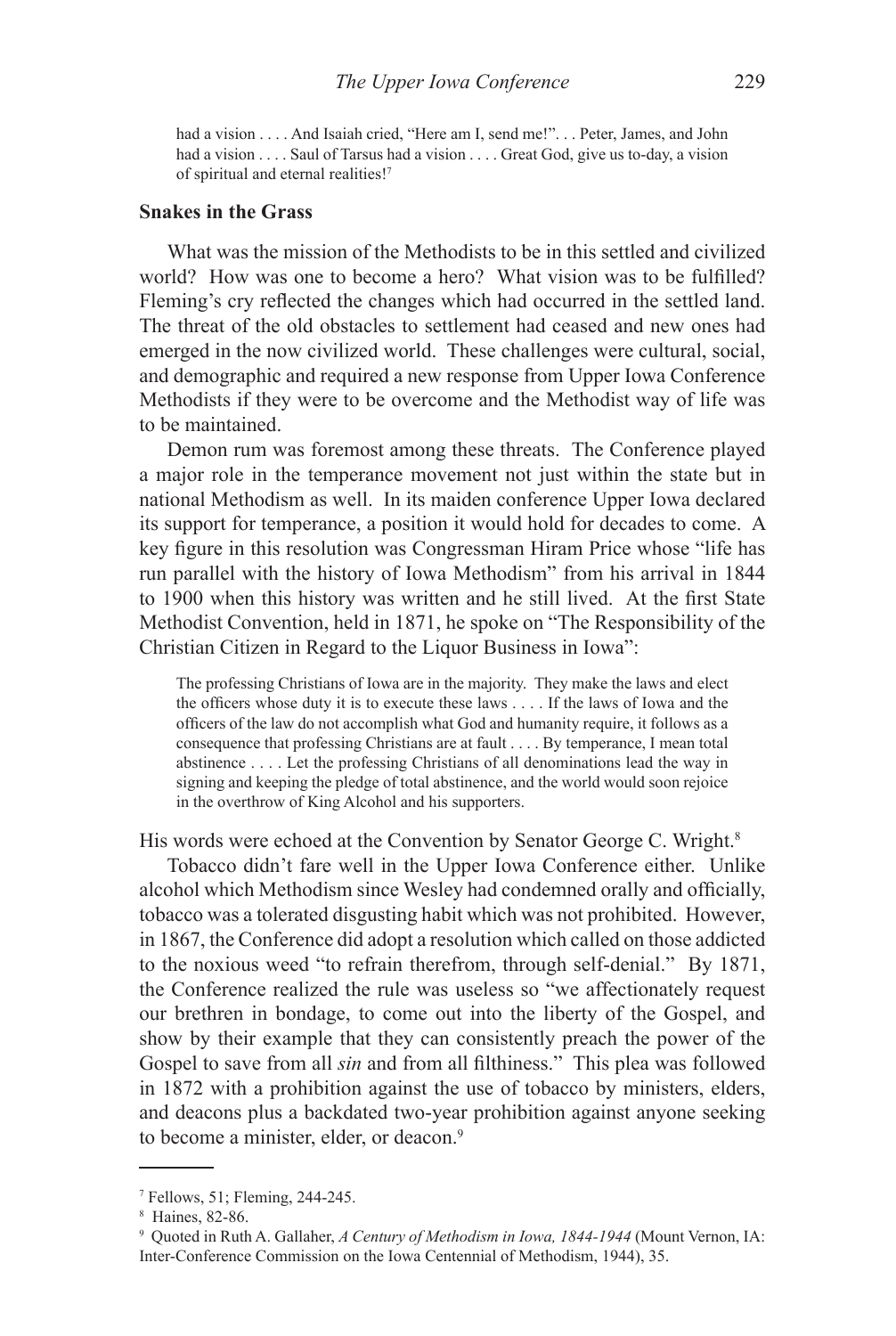Other noxious habits appeared to tarnish the Methodist way of life as well. Roller-skating was characterized as a "pernicious device" which was "one of the latest devices of the enemy of all good." This destructive and very unhealthful activity proved that the world indeed was a troubled one with forces of evil lurking everywhere one turned.<sup>10</sup>

### **Education: The New Weapon**

Methodists fought back. One critical weapon in the war to maintain the hard-won world the heroes had created was education. The stakes were high:

The fact cannot be questioned nor overlooked, that here in the Mississippi valley is to be fought the great battle of human rights and pure Christianity. Here are centering the forces antagonistic to religion, and here must be raised up the agencies and powers to meet and conquer those forces. Leave the education of our youth to be conducted under the influence of a corrupt Christianity, or even without any religious influence, and the future of our land is dark and gloomy.

This passage from the 1857 Conference was repeated in the fiftieth anniversary history. In effect, education was the Cross which defended the people against the forces of darkness, the wooden stake with which one could vanquish the corrupt Christianity of Catholicism (or secularists). Knowledge was a precious gift from God and its transmission to children was a sacred mission. Education of the young meant even the misguided ways of the parents could be overcome by preventing them from continuing their corruption into the next generation.<sup>11</sup>

With the decline of the class meeting, circuit system, and lay preacher, what then had arisen in its place other than the learned educated permanentlystationed minister? How were the Methodist young to be educated? The era of the camp meeting as the arena of battle had ended and a new venue for training the warriors of light in the millennial showdown against the forces of darkness had arisen. Now the Sunday School emerged to attract "intelligent men and women" to enlist in the battle against "Satan's kingdom." The school was "God's agency" and the international lesson plan promulgated by John Heyl Vincent in 1874 had been providential just as the camp meeting had been in its time. Its lessons fortified young people against the educated skeptics who assaulted it. Such developments could only be the result one thing:

We think we can see the hand of Providence in shaping and developing this benevolent conception, from its birth in the warm heart of a Robert Raikes [an 18th century founder of Sunday Schools], down to its present extensive application and its present international magnitude and catholicity.

Divine Providence had developed this weapon precisely in an age of skepticism and "frivolous infidelity." In the Sunday School, Iowa Methodists

<sup>10</sup> *Minutes*, 1884, 39.

<sup>11</sup> *Minutes*, 1857, 24; Fellows, 54.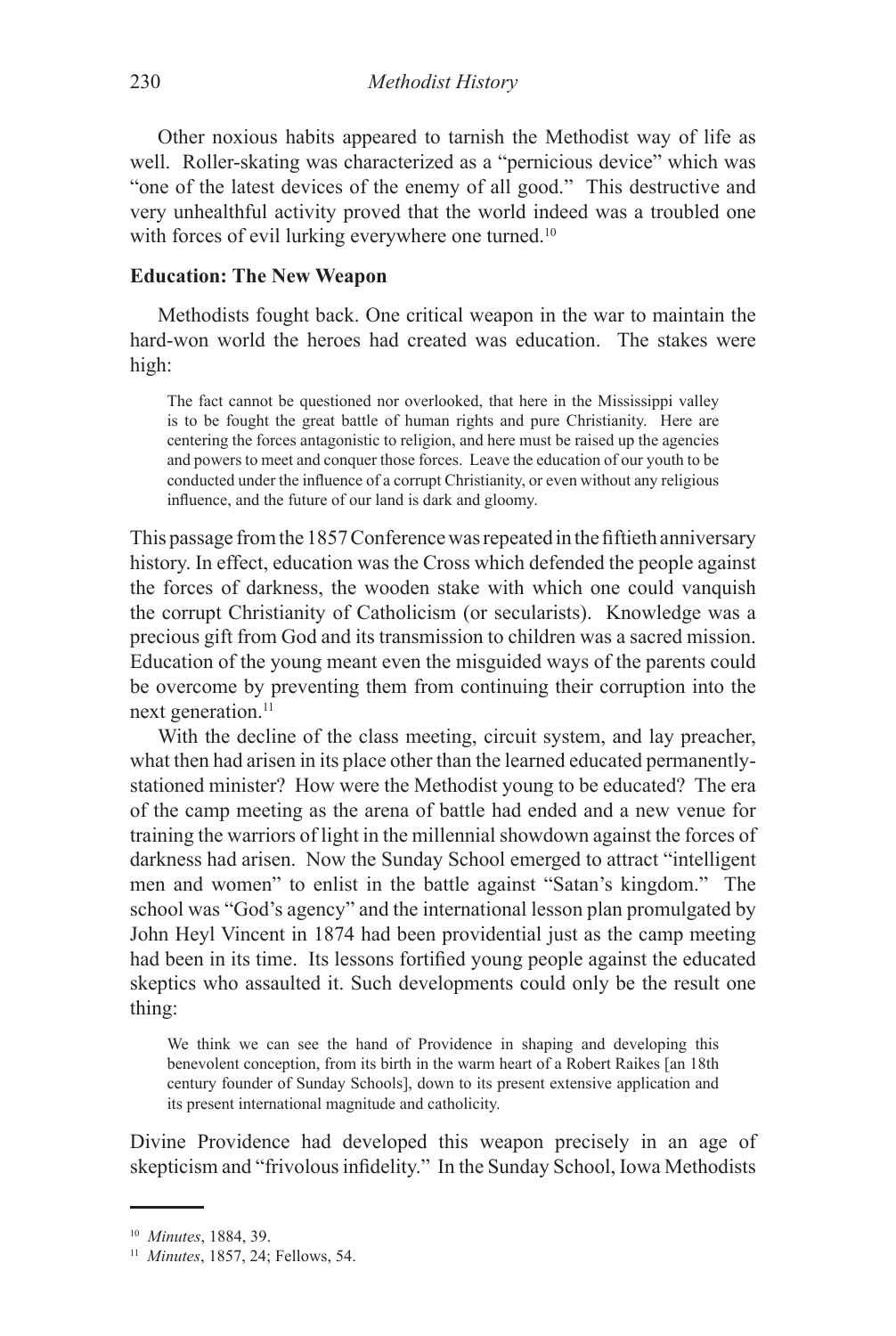saw the coming of the kingdom of God:

The nations are already feeling the unifying power of the Word of God through the modern Sunday-school. The tidal wave is rolling all along the shores of Central Europe. The grand swell is felt in Asia and even the regions that are beyond . . . . Already it overshadows the whole earth with the blessings of its branches. It is the kingdom of God as the Savior saw it, and as history is beginning to realize.

What a glorious time to be alive as an Iowa Methodist Sunday School teacher as the millennial age was about to begin, thanks in part to their own efforts!12

Presumably the Upper Iowa Conference shared these views expressed at the state level in 1881. The annual conference minutes recorded the progress of the Sunday School. The Conference also was keen to favorably compare itself to others in the field of education: "May it not be truthfully affirmed that Upper Iowa Conference has done and is doing more for the Christian education of her people than any other conference in world-wide Methodism?" But even as the Methodists did their share in their own institutions, such efforts weren't enough to produce the desired results.13

The Conference also needed to address the growing significance of the public school system. The thirty hours per week spent in public school dwarfed what the one-hour per week Sunday School could achieve in the moral and Christian development of children. The Conference could state with pride that from the elementary schools to the state colleges, the teachers were overwhelmingly Christian and "Not a line of infidel or anti-Christian sentiment can be found in any text book or any public educational institution." The concern the Methodists had was with the growing lapse in moral education by the secular state schools. Fortunately, in Iowa so many of the public school teachers also were Sunday School teachers so the Methodists felt secure since they dominated both the public and Sunday school systems.<sup>14</sup>

This concern for education extended to the college level. The 1902 conference report contained a nostalgic extract from an address by the President of Northwestern University about the heroes from Methodism's early years. As the speaker waxed eloquent about the activities of his own circuit-rider father, he called upon the Methodist preacher of the present "to be a still more active and aggressive force on behalf of higher education than was his predecessor of sixty years ago." He sought the best men and women "to make Northwestern University not only the leading Methodist university in the country, but one of the leading universities of the world."15

The Upper Iowa Conference took care to note that its religion had been founded in a college (Oxford), that American Methodists had created a college almost immediately upon its establishment, and that numerous

<sup>12</sup> *Proceedings*, 168, 169, 173.

<sup>13</sup> Fellows, 238.

<sup>14</sup> Fellows, 239; *Proceedings*, 101, 104.

<sup>15</sup> *Minutes*, 1902, n.p.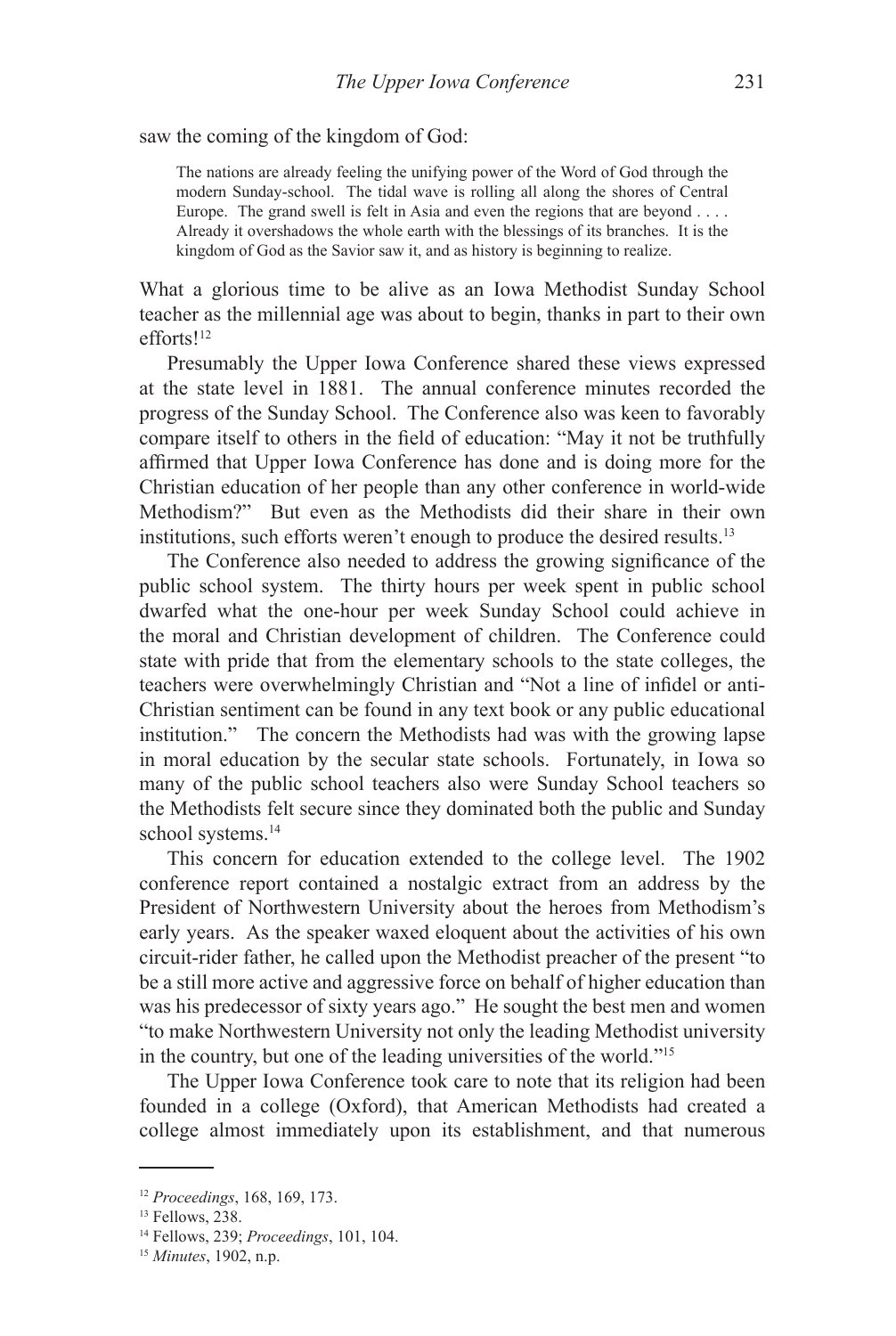colleges had been created throughout the land to keep pace with the burgeoning membership. But there was a threatening void which needed to be filled: "We . . . shall be glad when Methodist American youth shall find open to them a great post-graduate institution of the church in which they may pursue their work as specialists without coming in contact with the rationalism of European schools."16

In addition, a new form of education had emerged which the Upper Iowa Conference sought to use:

Among the mighty agencies for good and evil among men, one of the most potent is the press . . . . Very much of the success realized by our church in its past history has undeniably been due to the efficient help the press has given the pulpit, but there has never been a time when the pulpit and the church stood in greater need of this assistance than to-day.

The importance of Christian education to the greatest growth and final triumph to the cause of Christ cannot be overestimated. . . .

The last sentence referred the local Cornell College and Upper Iowa University. With weapons such as these, victory was assured, wasn't it?<sup>17</sup>

As it turned out, the written word was a two-edged sword. Long before the radio, television, and the internet functioned independent of parental control, the written word had arrived in Iowa in ways deemed unsuited for a bible-reading people. On this issue, the language of the Conference report could reach apocalyptic proportion as this excerpt vividly demonstrates:

No one can contemplate without great distress the spread of vile and pernicious literature, especially among the young, which is poisoning the very foundations of our social life. The marvelous growth of the secular press is one of the wonderful facts of this wonderful century; but while we rejoice in the consequent increase of knowledge, there is great reason to fear that the exclusive reading of secular newspapers corrupted as they are by a too prevalent worldly and even irreligious bias, will too soon bring about a secularization of the thoughts of the people and the total destruction of spiritual life and aspirations.

The subsequent conference warned against "the cheap, trashy publications that in time past have found their way into our schools" because the "dark current of corrupt and pernicious publication as it flows into society and out homes is cause for alarm." So even as the Conference paid tribute to the departed part-time Methodist and American hero, Ulysses S. Grant, it expressed concern about the secular media and "trash print." These condemnations also highlighted the need to be involved in a larger arena if the battle to preserve their way of life was to be won. 18

## **The New Battlefield: The Political Arena**

The Upper Iowa Conference actively participated in social issues from its moment of creation. The first conference in 1856 declared is opposition

<sup>16</sup> *Minutes*, 1900, 53.

<sup>17</sup> *Minutes*, 1882, 166; *Minutes*, 1883, 239.

<sup>18</sup> *Minutes*, 1884, 33; *Minutes*, 1885, 109-110, 116, 122.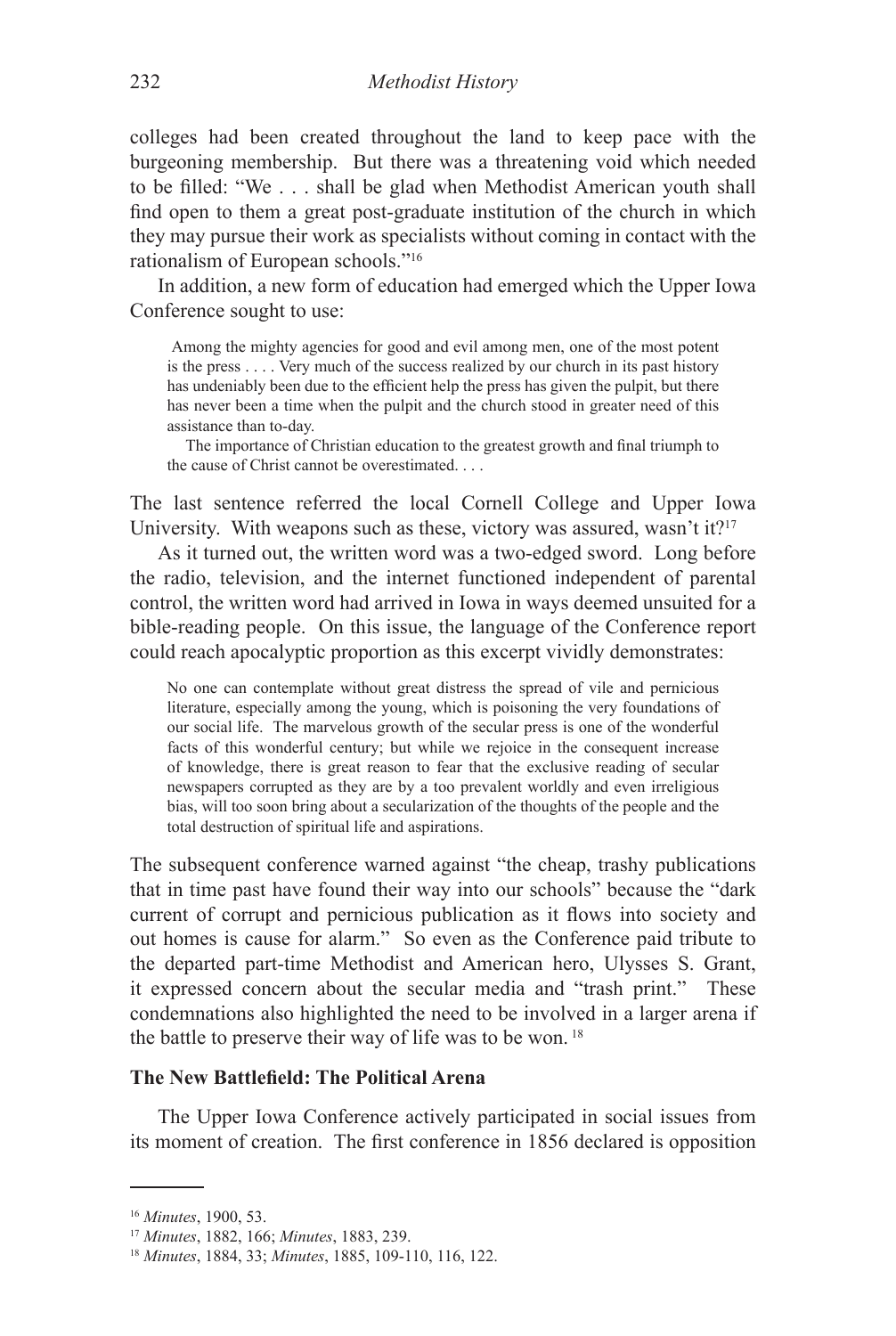to slavery. In 1857, it denounced the Dred Scott decision. In 1861, the Conference supported President Lincoln against the "wicked rebellion." The following year it adopted a resolution calling for the immediate emancipation of the slaves. Then in 1864, it supported the call for a Soldiers' Orphan Asylum. It also criticized President Andrew Johnson. The 1906 conference was proud of its heritage in condemning slavery and of the close ties between the Methodists and Lincoln. But new issues had emerged right in its own backyard that radically changed the political dynamic in the state. 19

The reports of the Conference in the last decades of the nineteenth century and the beginning of the twentieth century tell the story of a people confronting what they perceived as a new threat to their way of life. The world had changed quickly. One moment the Iowa Methodists were celebrating the victory of the Union (1865), the centennial of Methodism in America (1866), a part-time Methodist who had become president of the United States after having led the Union armies to victory (1868-1876), and the centennial of America (1876), and then suddenly they were fighting an old threat which they didn't expect to see on their doorsteps.

Iowa Methodists needed a new type of hero to wrest the god-fearing people from the "evil clutches" of Romanism The days of the heroic individual successfully defending the camp meeting from intruders or other Protestant denominations was over. The scale of the conflict had increased significantly. The apocalyptic description of the state vote on prohibition by the *Iowa State Register* on June 25, 1882, reflects the new field of battle:

The two armies on the contest over the amendment move into the field to-morrow for the contest on Tuesday. To-day the two legions are passing by; to-morrow they will be camped on the threshold of the day of conflict, each under its own colors . . . . No fairer army ever moved under fairer banners than that which is going now into the field of open context to battle for the amendment . . . .

Here is the other army—the army of occupation, silent, sullen and dark. It puts no song on the air, and has no flag to give to the breeze, and no voice in all the earth praying for it . . . .

Alcohol-loving Germans were not the only aliens to occupy the fair land. Demographic trends of post-Civil War America affected the Midwest. The report of an Upper Iowa district at the 1883 Conference contained the following concern about local events: "Upon the river borders Catholicism and German rationalism press upon us. Rum and Rome and Rationalism practically coalesce while Protestantism, pressed into the minority, instinctively 'rises and retires.'"20 In the Upper Iowa Conference, the battle against foreign elements resumed with gusto in 1885. The Conference resolved to support the Evangelical Protestant Association in its efforts to evangelize the foreign population amidst the large cities of the country. It

<sup>19</sup> *Minutes*, 1857, 32; 1861, 35-36; 1862, 41-42; 1864, 23; and 1866, 13-14; Fellows, 81-87.

<sup>&</sup>lt;sup>20</sup> *Minutes*, 1881, 94; quoted in Don Elbert Clark, "The History of Liquor Legislation in Iowa, 1878-1908," *The Iowa Journal of History* 1908, 6:521-522; *Minutes*, 1883, 225. See Clark, 520-530, 606-607; Cole 421; Richard Jensen, *The Winning of the Midwest:Social and Political Conflict, 1888-1896* (Chicago: U of Chicago P, 1971), 93-99.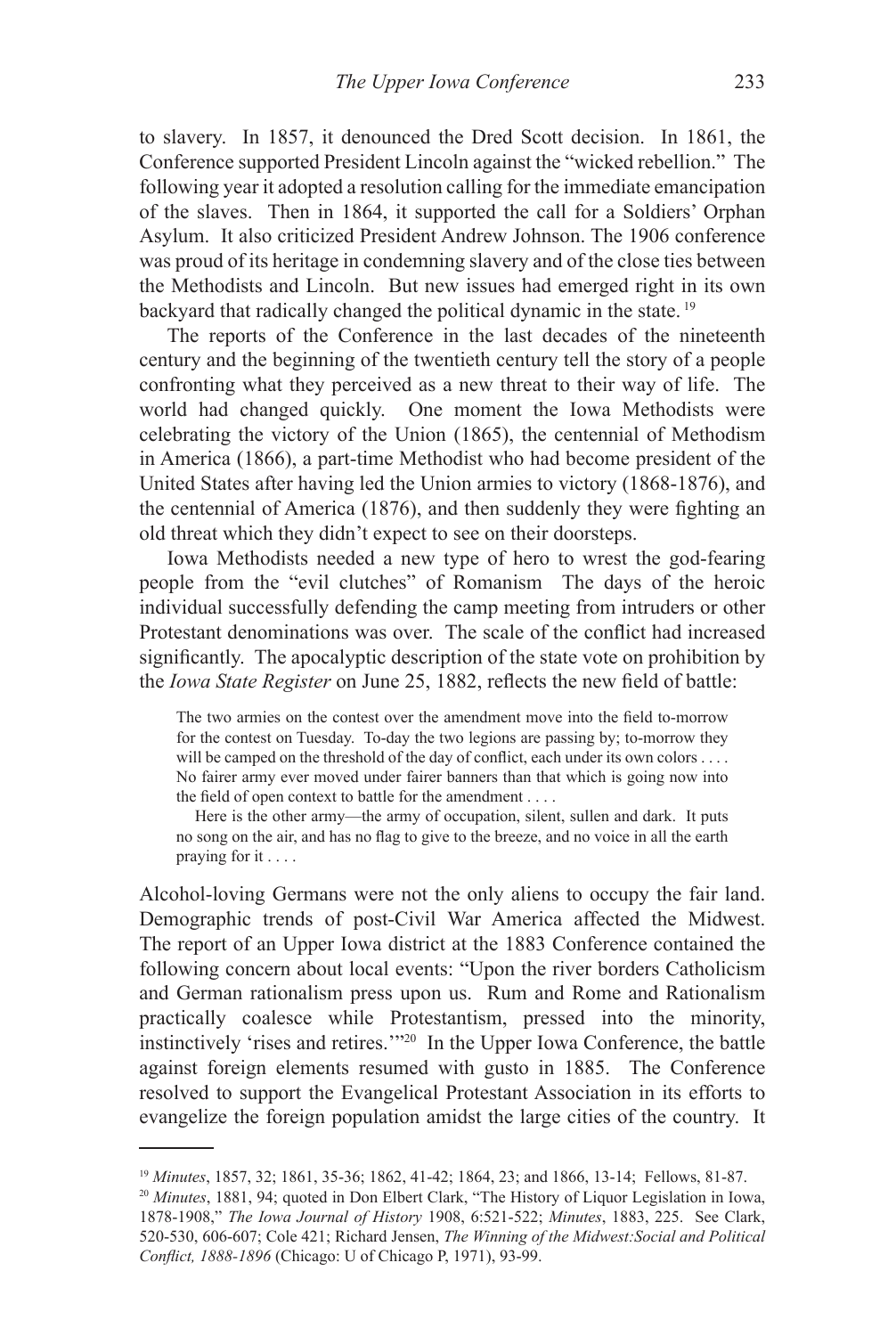resolved that Romanism had to be stopped. Here was a long-standing battle well known to Protestants.

The stakes were getting higher and the divisions deeper. Alcohol had repeatedly threatened to create one-issue elections between irreconcilable peoples in the state. At this propitious moment when all that was good and holy in life seemed under attack, Fayette County Republican, William Larrabee, from the land of the Upper Iowa Conference, was elected governor in 1885 and 1887. Larrabee said at his inaugural on January 14, 1886:

The saloon is the education[al] institution which takes no vacation or recess and where the lowest and most pernicious political doctrines are taught. Its thousands of graduates may be found in all positions of wretchedness and disgrace, and are the most successful candidates for our poorhouses and penitentiaries. It is the bank where money, time, strength, manliness, self-control and happiness are deposited to be lost, where drafts are drawn on the widows and orphans, and where dividends are paid only to his Satanic Majesty. Let it perish.

Larrabee recognized that the ban on alcohol had been enforced inadequately and therefore concluded that the prohibition amendment had not been given a fair test. On May 3, he issued an ultimatum which called on the "'true Christian spirit of our people'" and exhorted all citizens to obey the law.21

That same year at the Upper Iowa Conference, Methodists celebrated the over 4,000 souls "brought from darkness to light, from the power of Satan into God," warned again about the pernicious evil of books which were infesting the community, called for the protection of the Chinese immigrants, and, despaired of the many "towns and cities of Iowa [which] are rapidly becoming centers of danger which threaten our religious institutions, by the massing of skeptical and lawless people . . . ." These Iowa towns and cities which were perceived to be threats to their way of life were those populated with foreigners, newcomers to the land who were replacing the old-stock native Americans who themselves had been newcomers to the land only decades earlier. It was as if the Upper Iowa Conference Methodists were watching all their hard work come to naught. Everything they had built and struggled to achieve was being undone by an alien presence of those who did not live what they perceived as the American way of life. 22

In 1886, the Student Volunteer Movement for Foreign Missions was launched. Its goal was "the evangelization of the world in our generation." That became the title of the book in 1900 by John Mott, the Methodist layman who had graduated from the Upper Iowa University in 1885 and had become the driving force for the movement. But the missionary activity stressed by the Upper Iowa Conference in 1887 was domestic not foreign:

Throughout a wide area on either side of the Mississippi river, a foreign immigration has been steadily driving out our native population and has so weakened our Churches as to make it impossible in some cases and difficult in many, to maintain our existence.

<sup>21</sup> Cole, 463, 465; Quoted in Clark, 551, 555.

<sup>22</sup> *Minutes*, 1886, 200, 201, 203-204, 205.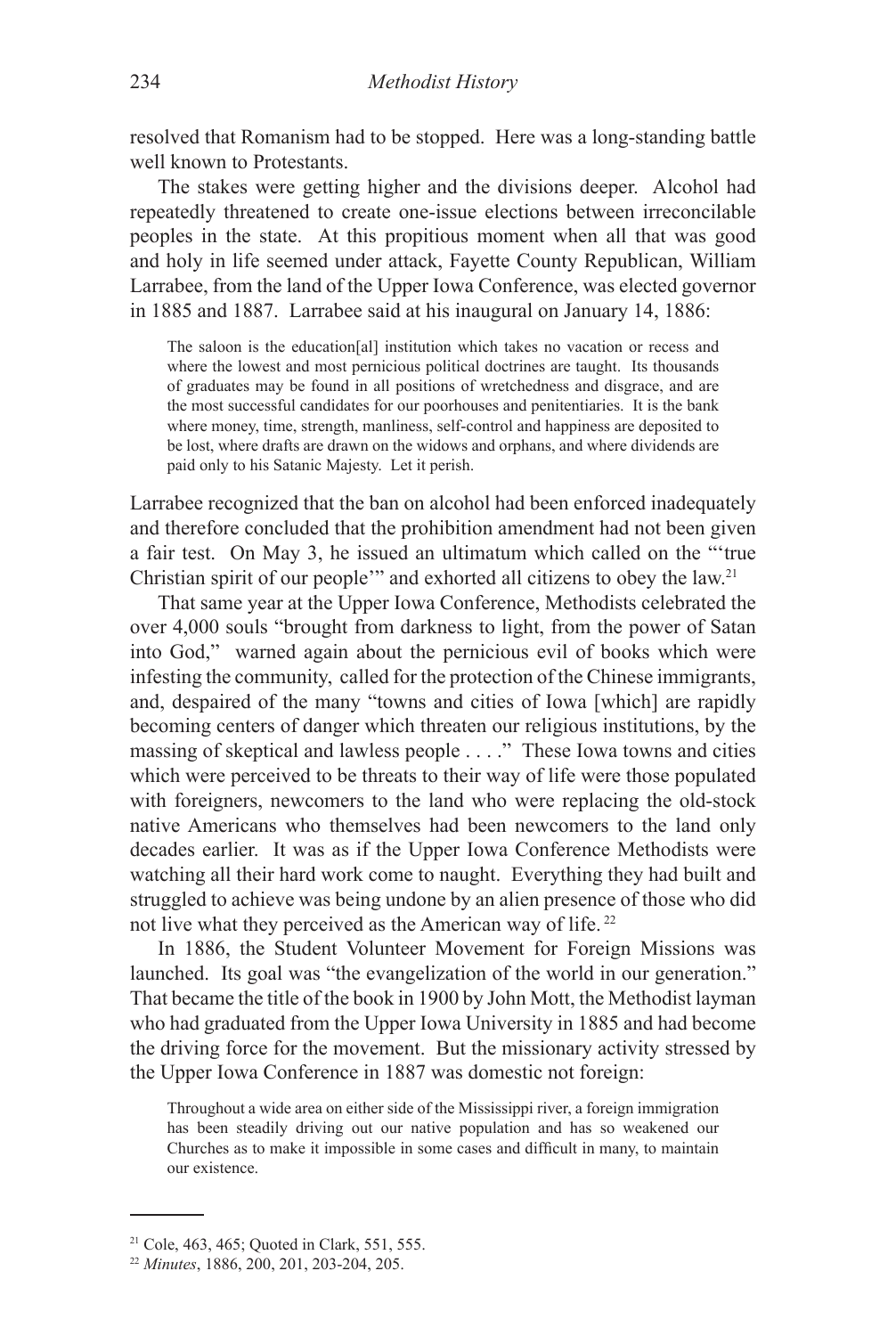The threat of Romanism and infidelity loomed large on the Midwestern plains. There were some signs of progress. A state-mandated survey showed that the number of saloons in Fayette County had declined from twenty-two to zero in 1887. Still, the people knew they were part of a wider economic and cultural confrontation<sup>23</sup>

At the annual conference in 1888, the Upper Iowans were called to battle. *Methodist Review* editor, Dr. Mendenhall, outlined in a speech to the Conference the actions the Methodists were called upon to take in their "aggressive evangelism" in their home state. His journal contained the "living practical issues" which Methodists needed to address. Given the power of the press for good and evil, Mendenhall felt it was incumbent upon the genius of Methodism to utilize the press in the spread of holiness. The Upper Iowa Conference passed a resolution championing the reading of this journal and the use of Methodist materials in the Sunday Schools. Other resolutions advocated temperance including the support of Republicans, the dominant political party in Iowa which had secured one of the best prohibitory laws ever enacted. The violations of the Lord's Day by the U.S. Mail, railways, and streetcars also were condemned along with the pleasureseeking greed of worldliness. The culture wars were in full swing.<sup>24</sup>

Politically, things came to a boil with the 1889 governor's race. Just before the November election, the annual Upper Iowa Conference resolved that "no Methodist voter should permit himself to be controlled by party organizations which are managed in the interests of the liquor traffic." This call upon Methodists not to support a party controlled by the liquor traffic meant they must "VOTE REPUBLICAN." A resolution called upon every Methodist preacher and intelligent layman to support *Methodist Review*. Furthermore, the assault on the Sabbath was condemned vociferously. The desecration of the Sabbath was a national peril not only because of Sunday newspapers and all the traditional violators who had been condemned for years but because of "Sunday games such as base ball" That were being played right there in Iowa.25

Still there were dissenting voices and economic issues to be considered as well. Some people countered that in a state of diverse cultural and religious values, absolute prohibition was unworkable. Farmers had legitimate economic issues which needed to be addressed. An inflexible Republican Party simply provided an opening for a more nimble Democratic Party. In the end, former Republican-turned-Democrat Horace Boies won the 1889 election by a narrow 1.8% margin. Democrats built on the triumph in the 1889 gubernatorial election and won a majority of the Congressional seats by 6 to 5, including District 4 in Upper Iowa Conference territory. The 1890 census showed Iowa to be divided between 40% pietist (Protestant) and 29% liturgical (Catholic) with 31% nonmembers. This division revealed the lines

<sup>23</sup> *Minutes*, 1887, 277; Clark 561.

<sup>24</sup> *Minutes*, 1888, 45-47.

<sup>25</sup> *Minutes*, 1889, 118, 119, 121.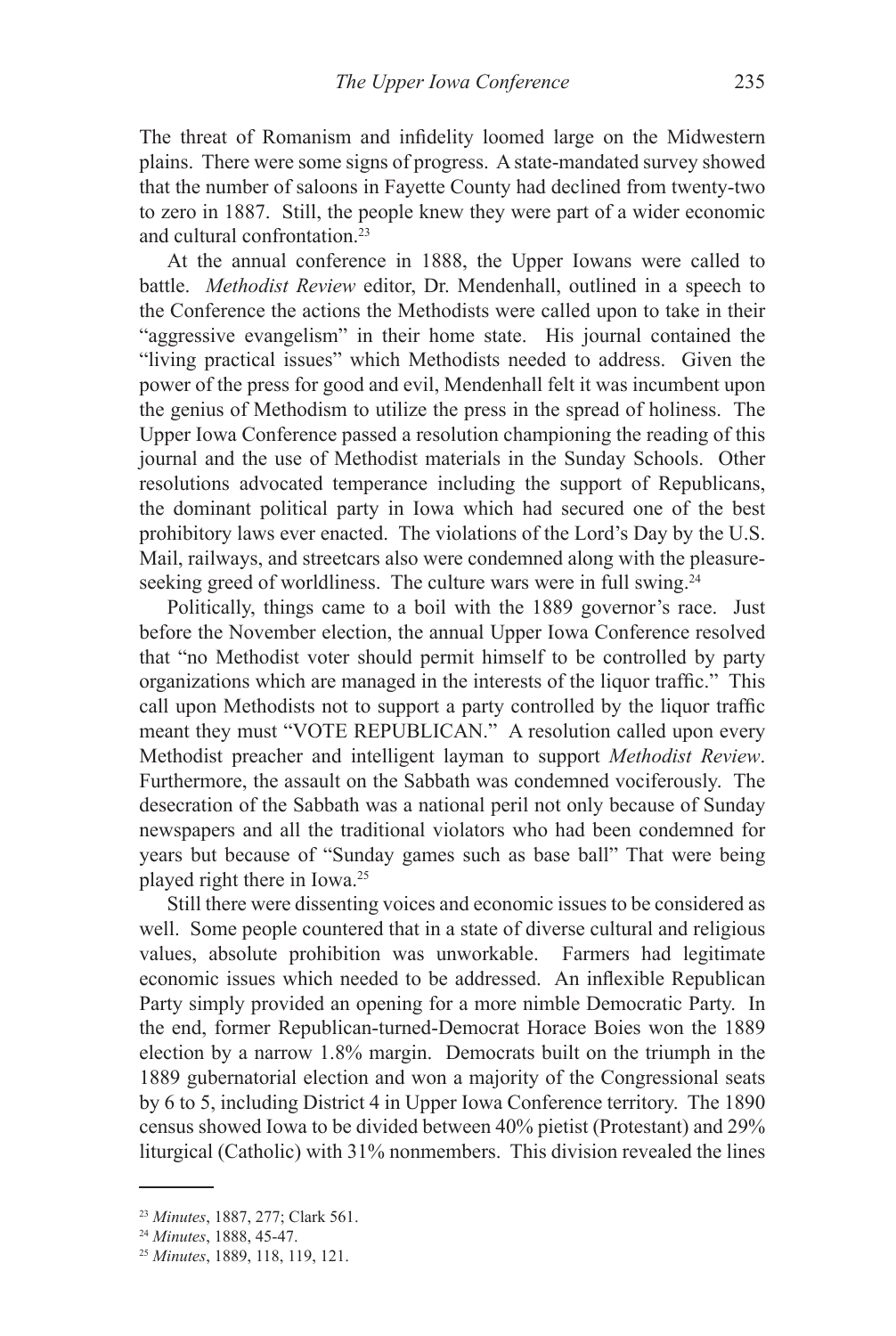of the new battlefront.26

## **Babel: Mixed Multitude in a Land Once Methodist**

The battle against the Papacy continued to be as much a concern in Upper Iowa where the Protestants were the majority as it had been in the heyday of the religious wars in Europe. America and the Protestant Bible were one:

The substitution of parochial for public schools can never be tolerated, nor can we permit the perversion of the common school to parochial or sectarian purposes. The Christianity of the Bible is part and parcel of American and English common law, and is no more sectarian than infidelity is a religion. With the Bible in the school, duly read, and reverenced, as in days of old, no school can be justly called "Godless. Let us get back to the ancient American landmarks.

With this exhortation, the people who had been called upon to reform a continent were called upon to save the country. The people who once had no need to elect politicians now championed an amendment to the American Constitution which would still preserve freedom of religion for all including Catholics but which would specifically prohibit the expenditure of taxpayer funds for any activities of a "church, religious denomination, or religious society, or any institution, society or undertaking which is wholly or in part, under sectarian or ecclesiastical control." No taxpayer money for churchcontrolled schools exhorted the Protestants. Separation of church and state was to be rigorously enforced especially since the state was Protestant.<sup>27</sup>

The battle raged on against the foreign element. It can be tracked in the annual report of the districts. For example, in 1892, Decorah reported an heroic effort against the depletion of its eastern borders: it was fighting the good fight to hold the territory for Protestant Christianity. Dubuque Methodists declared than even in the midst of a Roman Catholic population, it was not dead. This conflict was no idle matter to the people who had settled the prairies only a few decades before only now to find themselves fighting for their cultural and religious life in the land they regarded as home.<sup>28</sup>

By the time of the 1898 Upper Iowa Conference, the problem of aliens abroad was related with that of aliens at home. The Upper Iowa Conference looked upon the newly acquired Spanish islands as areas of opportunity while noting the need to evangelize the "alien races here," specifically, "the lands once occupied by the pioneer Methodist population." At the same time as one war was won overseas, the war continued to be fought at home. The 1899 Conference report from the Davenport district asked the question: "Am I in the United States of America, or Scandinavia, or the Emerald Isle, or Germany?" and in doing so echoed the words Benjamin Franklin wrote in

<sup>26</sup> Clark, 575; Jensen, 88, 102-111, 180-181; Samuel Merrill, *Bourbon Democracy of the Middle West: 1865-1896* (Seattle: U of Washington P, 1953), 204; *Minutes*, 1890, 196. During the elections of 1894-1902, District 4 went from being safely Republican to being overwhelmingly Republican (Jensen, 114; Paul Peirce, "Congressional Districting in Iowa," *The Journal of Iowa History and Politics*, 1 [1903, 354]).

<sup>27</sup> *Minutes*, 1891, 273, 274.

<sup>28</sup> *Minutes*, 1892, 26; *Minutes*, 1893, 111.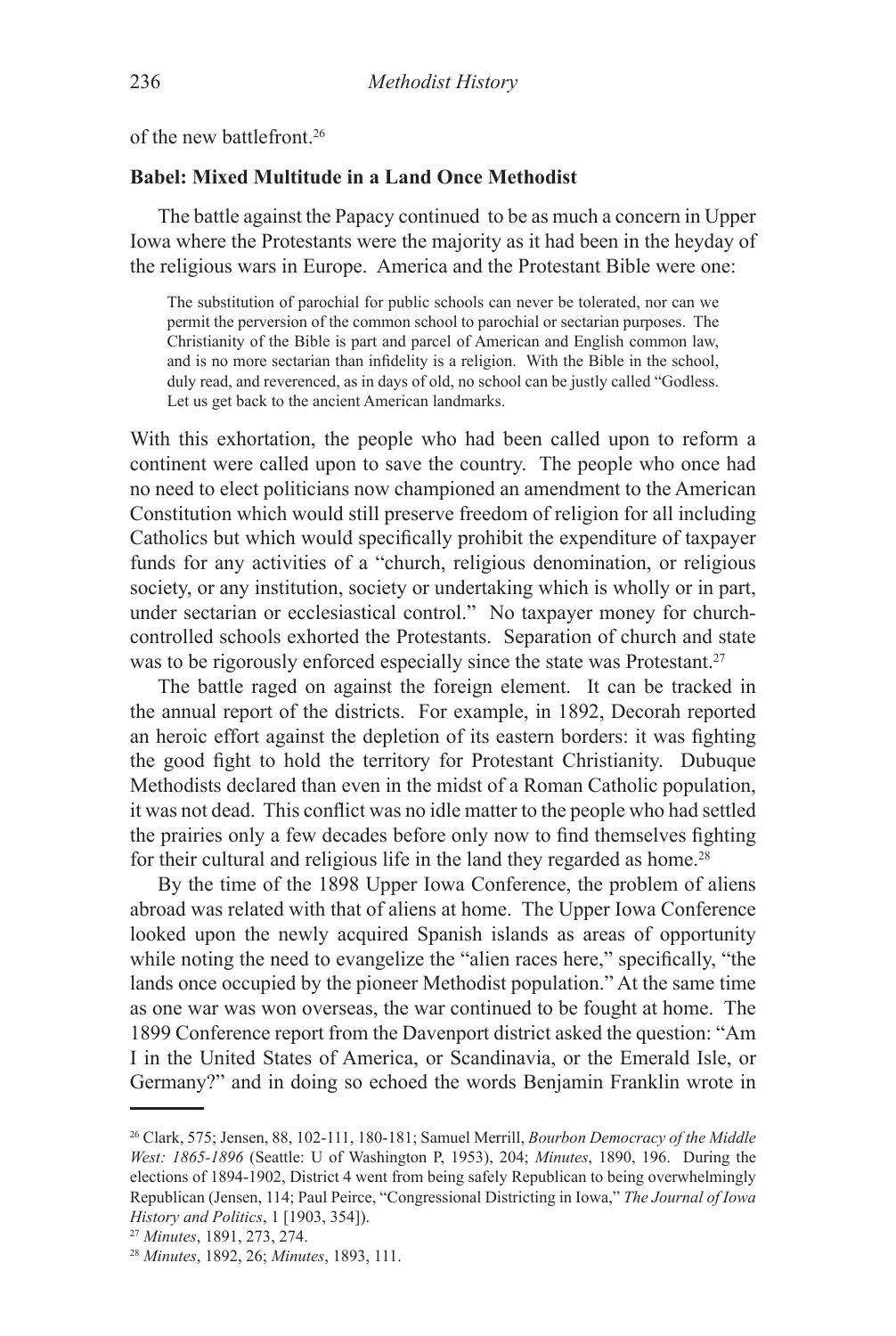1751 in response to German immigration in Pennsylvania. Now these alien immigrants from Scandinavia and Germany among elsewhere continued to overrun the land threatening the Methodist and therefore American way of life. The problem was exacerbated by the original Protestant settlers moving west thus depleting the church membership. 29

 The issue of the foreigner in the land continued to attract attention and heightened rhetoric. The Decorah district in 1902 reported a disturbing trend in the once-Methodist lands:

. . . [T]he stranger has got possession of the gates, and the native American Methodist farmer seems, and feels himself to be, a stranger in the new surroundings. Germans, Scandinavians, Bohemians and Irish are buying the farms all the more easily, because the American early settlers have reached years when they wish the rest they have earned and the advantages of town life and have the means to gratify the desire. The new occupants bring with them Romanism, Lutheranism, or hatred of all churches, and whatever the form it is in the antagonism to Methodism. Notwithstanding, we are still optimistic, because we believe in God, the gospel go-ahead-itiveness, which last is a synonym for Methodism.30

As portrayed in this report's rhetoric, Upper Iowa Methodists sought to combat the spreading menace from the alien invaders and secularists through education to train a cadre of warriors of light to vanquish this evil.

At best such training was only a long-range solution. In the meantime, the floodtide continued. The 1903 Conference report expressed a similar concern by Decorah. The "exodus of Iowa Methodists goes steadily forward as the northeast corner of Iowa underwent a demographic transformation." The district report concluded:

The preacher who at home faces alien peoples who have taken the place of Methodists, and who have changed the religious conditions of our communities needs to be of firmed fiber to keep from sharing the depression which is to often expressed by his people.<sup>31</sup>

And this report was by someone who was an optimist!

The following year, the Cedar Falls District reported the constant selling by Methodists of land to "foreign-speaking people of non-Methodist affiliations," primarily Roman Catholic or Lutherans. Davenport reported only three Methodist pastors in a county of 45,000 people as the "old stock . . . sold out and moved to the city or died off, and the foreigner [came] in to take the[ir] place . . . . In many places the old church buildings still stand like the Druidic pillars of old England, to mark the glory of the past." Decorah continued to report the dominance of foreigners and Dubuque joined the parade of bewailing the transformation of the land from one of Protestants to Roman Catholics.32

The situation was no better in 1905. Cedar Falls reported the failure of

<sup>29</sup> *Minutes*, 1898, 232; *Minutes*, 1899, 320; *Minutes*, 1900, 59; Benjamin Franklin, *The Papers of Benjamin Franklin* (New Haven: Yale UP, 1961), 4:234.

<sup>30</sup> *Minutes*, 1902, 155.

<sup>31</sup> *Minutes*, 1903, 250, 286, see also 320.

<sup>32</sup> *Minutes*, 1904, 44, 50, 52-53.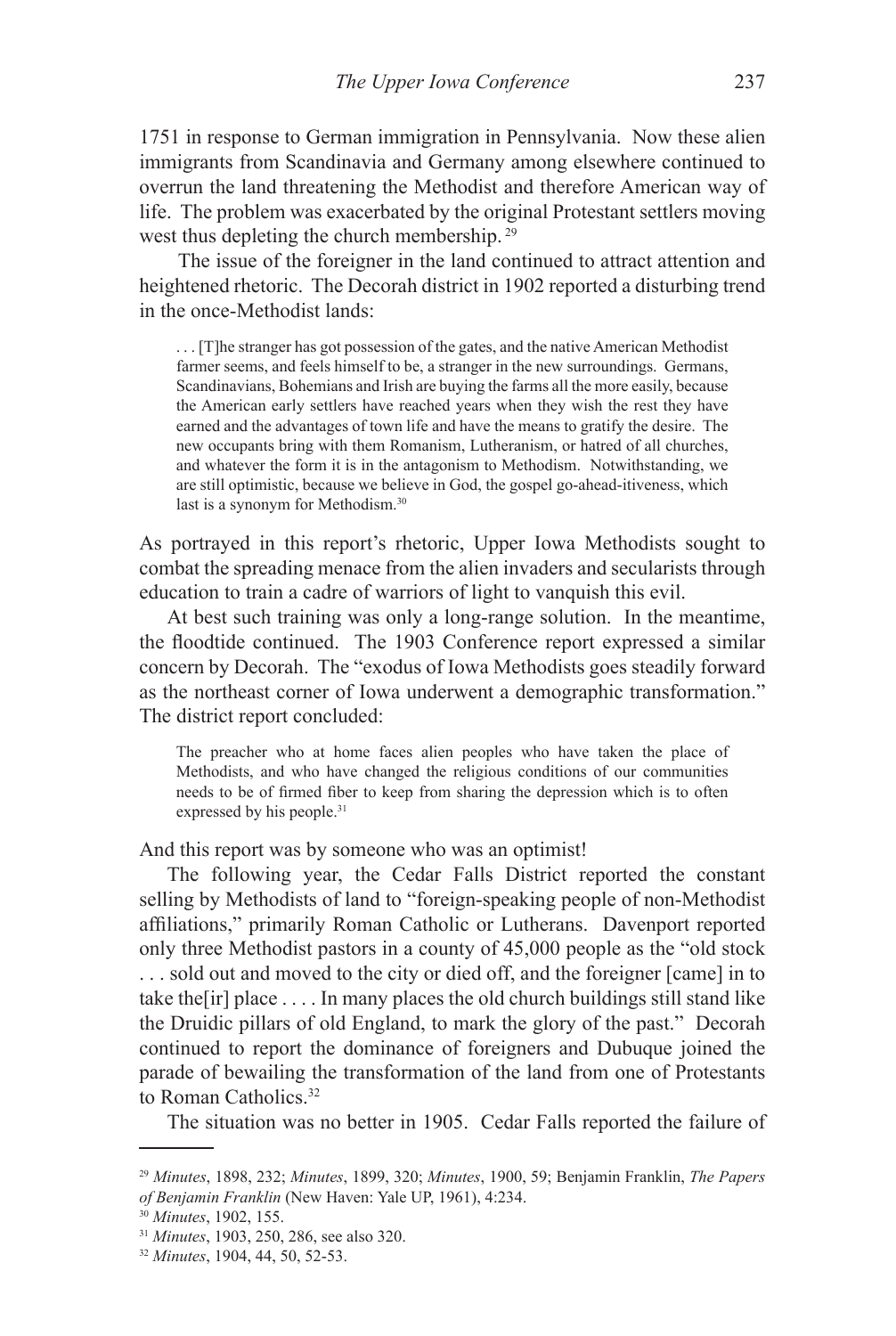Methodists to adequately deal with the challenge presented by this wave of new immigrants, "To abandon the rural districts is to court cowardice and retreat. In some places we are leaving the country churches to die." Davenport sought to focus on the young new arrivals as the most likely candidates for saving: "The spirit of our fathers, who two generations ago reclaimed this territory from frontier barbarism, and the methods of our missionaries in the fatherlands of some of these same foreigners will work out great results for the Master." The evangelization of the world required the Christianization of America which was now a battlefront. Decorah reported that the Pope "evidently has designs on fair Iowa."

In subsequent years, the tone of the Conference minutes became more perfunctory, almost assuming a ritualistic quality. The presence and threat of "infidel foreigners" such as Bohemians and Slavs supplanting American-born Protestants who steadily abandoned the land became an annual castigation and the counter activities to convert them, support temperance, and to denounce the violations of the Sabbath for amusements and sports attained a routine status. The reports had little new to say and one wonders if even the stirring rhetoric of the committee presenters had much of an effect on people who had heard the same thing for years. After all, there were larger issues to address like the marriage amendment to the Constitution so Mormon polygamy would be prohibited and the continuing goal to achieve temperance throughout the land. The observance of Lincoln Day increased.33

In the years to come, the Upper Iowa Conference reports continued to chronicle the changes which were affecting the community. The Bohemian threat and the work to combat it remained a staple of the reports. People were still reading Sunday newspapers and seeking the pleasures of amusement parks, vaudeville, moving pictures, and other well-financed degenerating attractions which lead the youth of the land away from Sunday Schools and the Church. But there was cause for hope as well, "The trend of the young people toward our Protestant, English-speaking churches is a most hopeful indication, and if encouraged will solve the problem in many localities for evangelic Christianity." The 1910 report also noted the appearance of evangelist Billy Sunday at a revival in Cedar Rapids. The Conference declared it to be "a great spiritual blessing to the entire district" with over 12,000 in attendance. As expected, the iniquity of the city was contrasted with the awakened evangelism of the rural church.<sup>34</sup>

The 1912 Conference was even more upbeat about the prospects for the community, the state, and the country. Perhaps the long-term plan of educating immigrants to be Americans was finally paying off:

The time is come, or about to come, when the loss of membership on account of the inroad of the foreigner, and the departure of the American is being stayed. In some localities the foreigner is disappearing, and the American is returning to his own. In many other communities the foreigner is becoming so American as to demand

<sup>33</sup> *Minutes*, 1905, 165, 169, 173, 197; *Minutes*, 1907, 455; *Minutes*, 1908, 52, 74, 75.

<sup>34</sup> *Minutes*, 1909, 188; *Minutes*, 1910, 316, 324, 326, 330-331; *Minutes*, 1911, 470, 489, 490.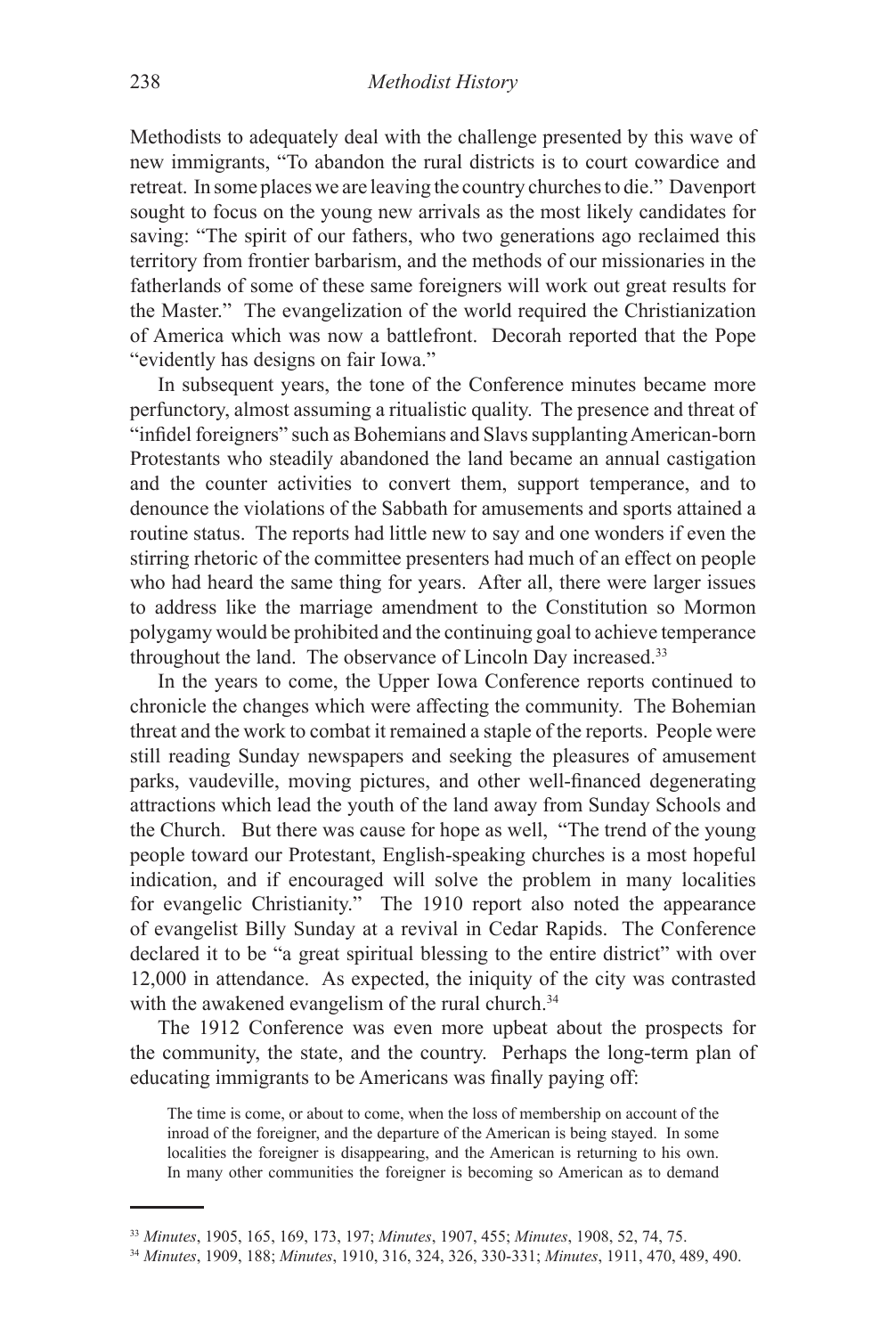English preaching. This is specially true of those of the second generation of the alien . . . . [M]any are finding out that the same reason for coming to America at all is the same reason for coming to the Methodist Episcopal Church.

The following year the Conference report proudly declared that even if the Bohemians had not become Protestants, they have broken with Roman Catholicism. Those born in the country have learned English and have demonstrated a strong proclivity for American institutions. Perhaps America was a melting pot for people who seek to be free after all.<sup>35</sup>

### **Conclusion: The American Civil Religion**

During these years of concern about the foreigners in the land, the Upper Iowa Conference Methodists failed to realize that the new immigrants were following the same path to the American Civil Religion the Methodists had trod. The people whose mission had been to reform a continent and who had not been inhabitants of the City on a Hill now fully embraced their national identity as part of their religion. The 1866 Upper Iowa Conference in its "State of Country" section declared: "Ours is pre-eminently the land of the Bible, and of the Christian Church . . . . [We] believe that our unparalleled national prosperity hitherto, is, in a great degree due to the influence of evangelical religion among all classes." The Methodists of the Upper Iowa Conference saw themselves as a Providentially blessed people in garden paradise led by heroic men of God creating a kingdom of God in America and on earth. They rejoiced that the scourge of slavery had been banished from the land and mourned the death of the sainted Abraham. They looked to the future where they would reap the benefits of their toil and the sweat of their brow.36

The 1891 Conference "Report of the Committee on the Protection of American Institutions" detailed the intertwining of these two components of life on the Iowa fields. The common institutions were the schools, the Sabbath, a free church, and "GOVERNMENT OF THE PEOPLE, BY THE PEOPLE, FOR THE PEOPLE" (capitalization in the original). This American way of life was threatened by parochial schools, railroads which ran on the Sabbath, and newspapers which published on it. The report looked forward with some trepidation to the havoc the approaching Columbian Exposition which was to take place in Chicago on the 400th anniversary of the discovery of America by Columbus (actually held in 1893) would wreak.<sup>37</sup>

By this point, the Upper Iowa Conference also could look back with pride on its own history. The 1894 Conference included a report entitled "Historical Sketch of Upper Iowa Methodism." It traced its history, declaring, "From the first the hand of God was so clearly seen, that the human agents seemed only to follow His divine leadings and marvelous results sprang up." From pioneers to circuits, to classes, to colleges, the history of this one conference

<sup>35</sup> *Minutes*, 1912, 43-44; *Minutes*, 1913, 201.

<sup>36</sup> *Minutes*, 1866, 13, 14; Fellows, 84.

<sup>37</sup> *Minutes*, 1891, 272-274.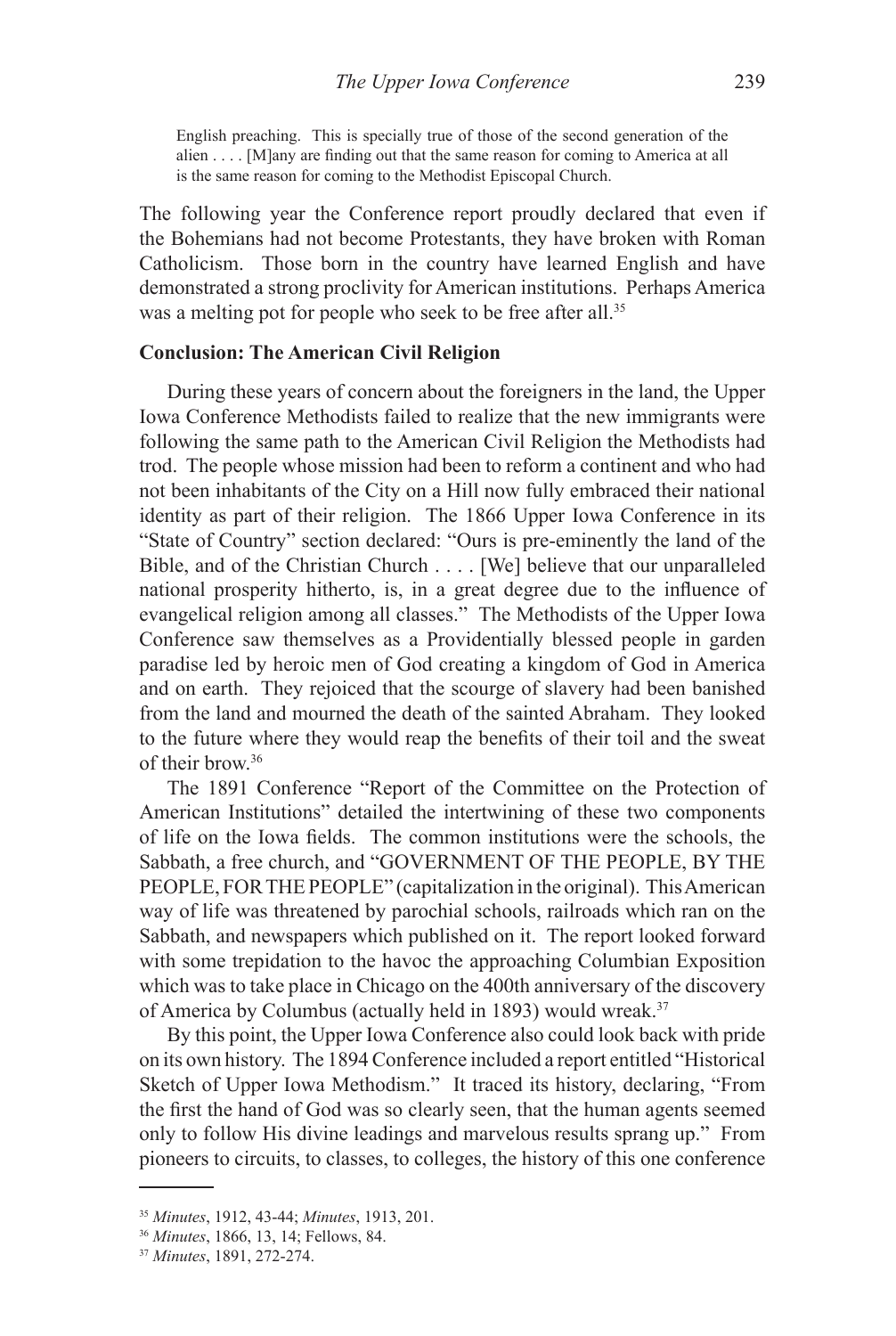was recounted in glowing terms. In the semi-centennial sermon of 1895, R. W. Keeler declared:

This is a Christian nation. God is rapidly bringing it to the front. In saving this world, America is coming, more and more, to be the "base of supplies;" hence to mark her rapid progress, and the multiplication of her agencies, is an inspiration to the Christian patriot. As we recount some of these changes, both in the nation and in the Church, we shall see how mightily God is moving, to the consummation of his purpose to bring in the universal reign of Righteousness.

. . . Even in secular history the hand of God is distinctly seen, shaping the forces and controlling the destiny of this most advanced Christian nation.

Again one observes the fusion of the American Civil Religion with the Methodist Church and how much the latter had changed in but a century.<sup>38</sup>

The semi-centennial sermon then proceeded to recount the success of both America and the Methodist Church in America. The opportunity to build a better civilization through the molding of human character was one theme. A second was the passing of the test by the elimination of slavery and the defeat of the dictatorial slave oligarchy. "Evil" and "tested" were the terms used. The Conference fervently embraced technological progress including, each with its own section in the report, the railroad, telegraph, Atlantic cable, telephone, phonograph, electric light, typewriter, and sewing machine, a reminder of how much daily life had changed from a century ago when such devices would have been deemed science fiction if the term had existed. Now people were living in a future unimaginable to their grandparents with every reason to expect continued change for a better life come the new century. 39

Indeed, the "Methodist church, being a child of Providence," was optimistic about its future. The semi-centennial sermon concluded with a ringing endorsement of the success of the Methodist Church in America and the promise of even better things to come:

This conquering host shall enter upon the oncoming century with the swing of victory in her exulting march, and as the decades [of the twentieth century] are numbered, will rejoice in the oncoming day when "the seventh angel shall sound, saying, The Kingdoms of this world become the Kingdoms of our Lord and of His Christ: and He shall reign forever and ever." Rev. XI.15.

These feelings of pride and patriotism were only amplified after 1896 when openly Methodist William McKinley became president. When he led America to victory in the global arena over decadent Catholic Spain, what more proof of Divine Providence could one want? After noting "God's providential care," the resolution of appreciation in McKinley's Christian humanitarianism further noted:

what we believe to be the divine intention in the results thus far obtained, that this United States shall become in deed and in truth a leader among the nations of the earth, in liberty and righteousness, and that we are unalterably opposed to any

<sup>38</sup> Keeler, 1894, 204; idem, "Semi-Centennial Sermon," Minutes, 1895, 296.

<sup>39</sup> Keeler, 1895, 296-299.